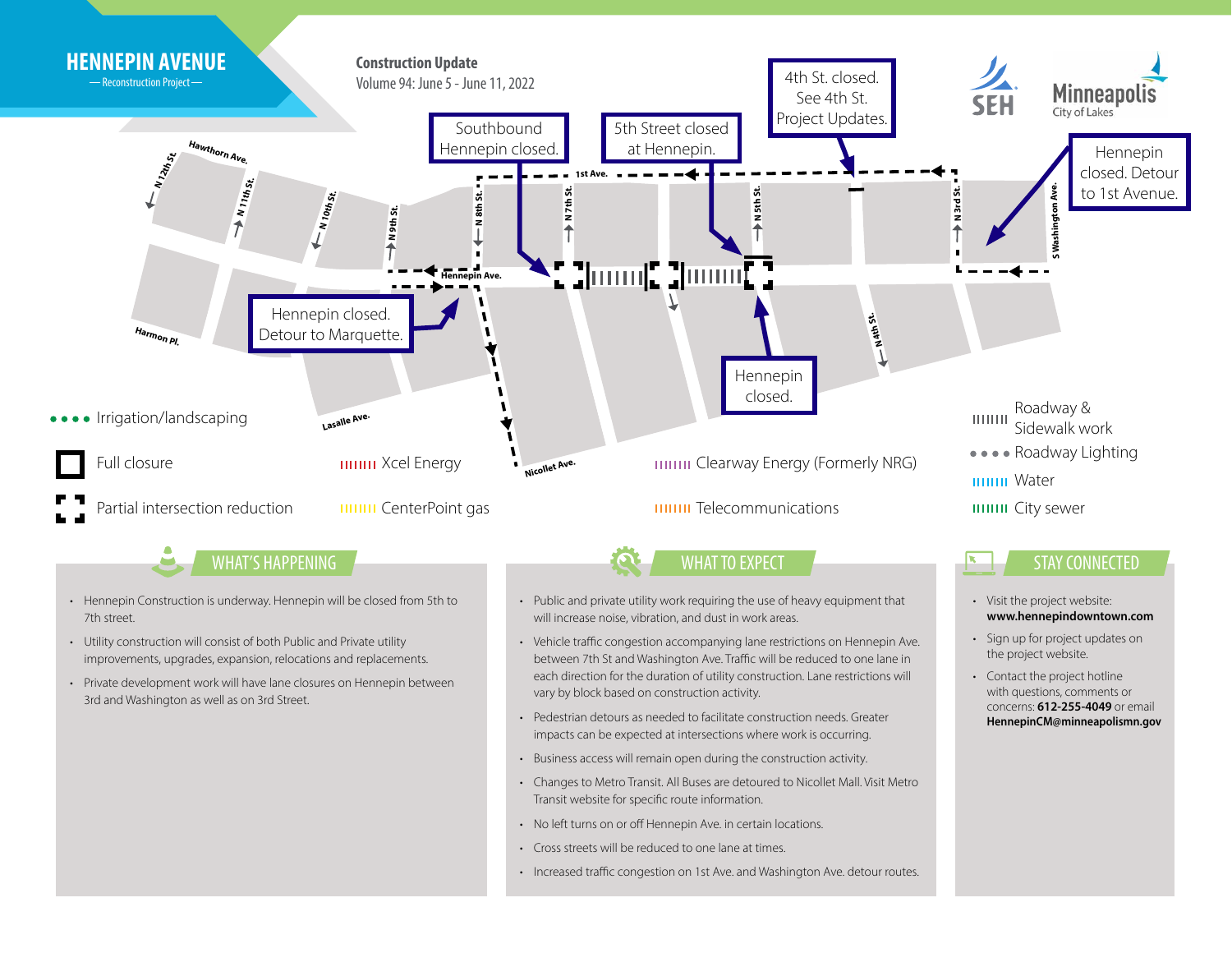## **HENNEPIN AVENUE Construction Update**

Reconstruction Project

<u> Samuel Barbara (</u>

Volume 94: June 5 - June 11, 2022



| <b>Block</b>                       | <b>Project Related Work</b>          | <b>Anticipated Road/Pedestrian Restrictions</b> |                                |                   |                  |                               |
|------------------------------------|--------------------------------------|-------------------------------------------------|--------------------------------|-------------------|------------------|-------------------------------|
|                                    |                                      | Temporary<br>Ped Ramps                          | Parking<br><b>Restrictions</b> | Two Lanes<br>Open | One Lane<br>Open | Notes                         |
| <b>12th Street Intersection</b>    |                                      |                                                 |                                |                   |                  |                               |
| 12th to 11th                       |                                      |                                                 |                                |                   |                  |                               |
| <b>11th Street Intersection</b>    |                                      |                                                 |                                |                   |                  |                               |
| <b>11th to 10th</b>                |                                      |                                                 |                                |                   |                  |                               |
| <b>10th Street Intersection</b>    |                                      |                                                 |                                |                   |                  |                               |
| 10th to 9th                        |                                      |                                                 |                                |                   |                  |                               |
| <b>9th Street Intersection</b>     |                                      |                                                 |                                |                   |                  |                               |
| 9th to 8th                         |                                      |                                                 |                                |                   |                  |                               |
| <b>8th Street Intersection</b>     |                                      |                                                 |                                |                   |                  |                               |
| 8th to 7th                         |                                      |                                                 |                                |                   |                  | Local Access Only             |
| <b>7th Street Intersection</b>     | Paving and Pedestrian Ramps          | $\mathsf X$                                     | $\mathsf X$                    |                   | X                |                               |
| 7th to 6th                         | Sidewalk Work                        |                                                 |                                |                   |                  | Hennepin Closed               |
| <b>6th Street Intersection</b>     | Curb                                 | $\mathsf{X}$                                    | $\mathsf X$                    | $\mathsf X$       |                  |                               |
| 6th to 5th                         | Sidewalk, Electrical Work and Paving |                                                 |                                |                   |                  | Hennepin Closed               |
| <b>5th Street Intersection</b>     | Curb, Electrical and Paving          | $\mathsf X$                                     |                                |                   | $\mathsf X$      | 5th Street Closed at Hennepin |
| 5th to 4th                         | <b>Planter Rail Installation</b>     |                                                 |                                |                   |                  |                               |
| <b>4th Street Intersection</b>     |                                      |                                                 |                                |                   |                  |                               |
| 4th to 3rd                         | <b>Planter Rail Installation</b>     |                                                 |                                |                   |                  |                               |
| <b>3rd Street Intersection</b>     |                                      |                                                 |                                |                   |                  |                               |
| <b>3rd to Washington</b>           | Planter Rail Installation            |                                                 |                                |                   |                  |                               |
| <b>Washington Ave Intersection</b> |                                      |                                                 |                                |                   |                  |                               |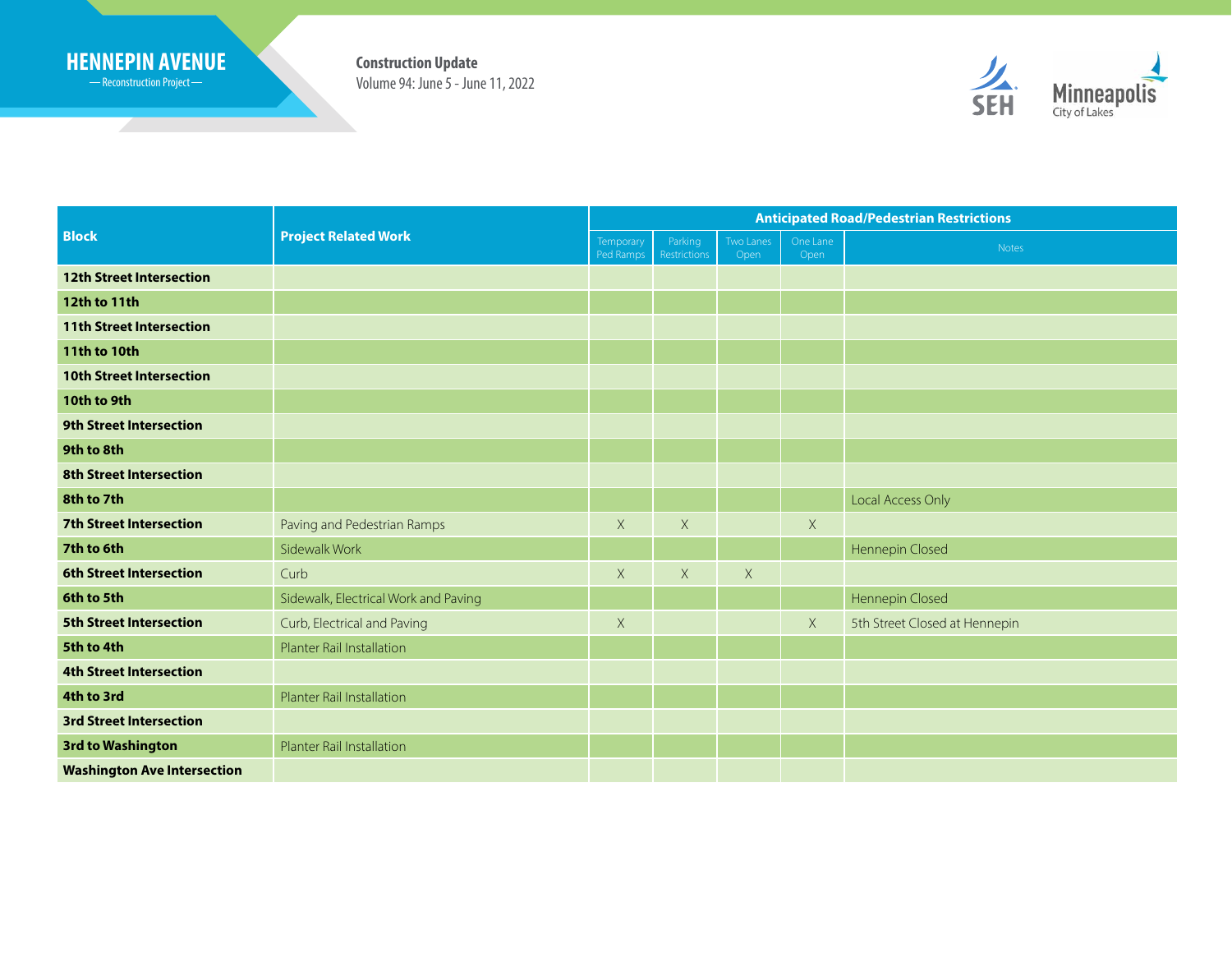

-Reconstruction Project-

Volume 94: June 5 - June 11, 2022